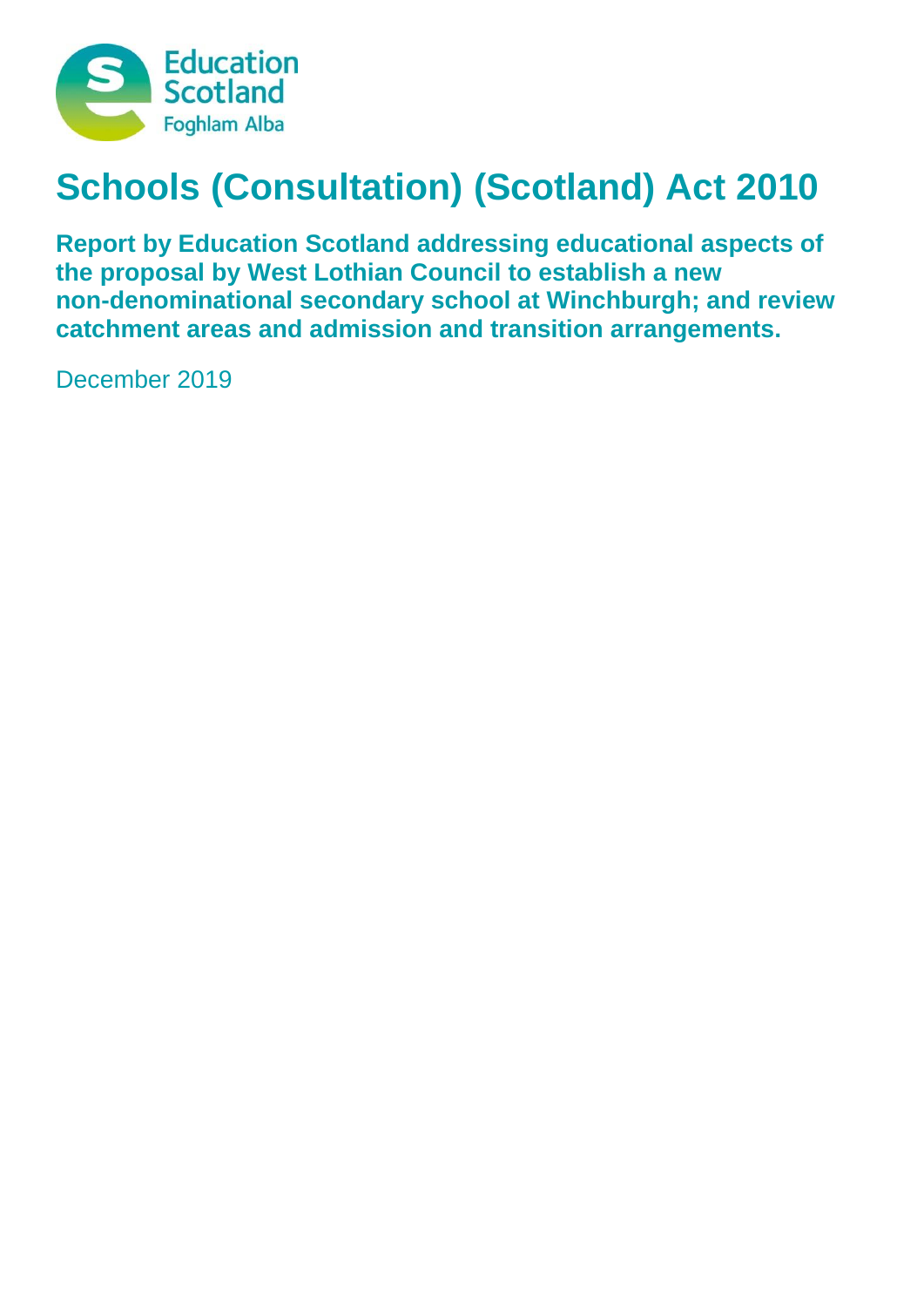#### **1. Introduction**

1.1 This report from Education Scotland has been prepared by Her Majesty's Inspectors of Education (HM Inspectors) in accordance with the terms of the [Schools \(Consultation\) \(Scotland\)](https://www.google.co.uk/url?sa=t&rct=j&q=&esrc=s&source=web&cd=1&cad=rja&uact=8&ved=2ahUKEwj9-7GYkvLeAhXOasAKHT9vCtMQFjAAegQICRAB&url=https%3A%2F%2Fwww.legislation.gov.uk%2Fasp%2F2010%2F2%2Fcontents&usg=AOvVaw2lRwXOuXBCn_fz2wA9W6o2)  [Act 2010](https://www.google.co.uk/url?sa=t&rct=j&q=&esrc=s&source=web&cd=1&cad=rja&uact=8&ved=2ahUKEwj9-7GYkvLeAhXOasAKHT9vCtMQFjAAegQICRAB&url=https%3A%2F%2Fwww.legislation.gov.uk%2Fasp%2F2010%2F2%2Fcontents&usg=AOvVaw2lRwXOuXBCn_fz2wA9W6o2) ("the 2010 Act"). The purpose of the report is to provide an independent and impartial consideration of West Lothian Council's proposal to establish a new non-denominational secondary school at Winchburgh; review admission arrangements in order to establish the catchment area for the new school; review admission arrangements arising from alterations to the non-denominational secondary school catchment areas at Linlithgow Academy and Broxburn Academy; and review transition arrangements from primary to secondary school. Section 2 of the report sets out brief details of the consultation process. Section 3 of the report sets out HM Inspectors' consideration of the educational aspects of the proposal, including significant views expressed by consultees. Section 4 summarises HM Inspectors' overall view of the proposal. Upon receipt of this report, the Act requires the council to consider it and then prepare its final consultation report. The council's final consultation report should include this report and must contain an explanation of how, in finalising the proposal, it has reviewed the initial proposal, including a summary of points raised during the consultation process and the council's response to them. The council has to publish its final consultation report three weeks before it takes its final decision.

- 1.2 HM Inspectors considered:
- the likely effects of the proposal for children and young people of the schools; any other users; children likely to become pupils within two years of the date of publication of the proposal paper; and other children and young people in the council area;
- any other likely effects of the proposal;
- how the council intends to minimise or avoid any adverse effects that may arise from the proposal; and
- the educational benefits the council believes will result from implementation of the proposal, and the council's reasons for coming to these beliefs.
- 1.3 In preparing this report, HM Inspectors undertook the following activities:
- consideration of all relevant documentation provided by the council in relation to the proposal, specifically the educational benefits statement and related consultation documents, written and oral submissions from parents and others; and
- visits to the site of Linlithgow Academy and Winchburgh Primary School, including discussion with relevant consultees.

#### **2. Consultation process**

2.1 West Lothian Council undertook the consultation on its proposal(s) with reference to the [Schools \(Consultation\) \(Scotland\) Act 2010.](https://www.google.co.uk/url?sa=t&rct=j&q=&esrc=s&source=web&cd=1&cad=rja&uact=8&ved=2ahUKEwj9-7GYkvLeAhXOasAKHT9vCtMQFjAAegQICRAB&url=https%3A%2F%2Fwww.legislation.gov.uk%2Fasp%2F2010%2F2%2Fcontents&usg=AOvVaw2lRwXOuXBCn_fz2wA9W6o2)

2.2 The consultation period ran from 26 September until 15 November 2019. Ten people attended a public meeting which was held on 9 October 2019. Three stakeholders and Winchburgh Community Council responded to the consultation and expressed overall support for the proposal.